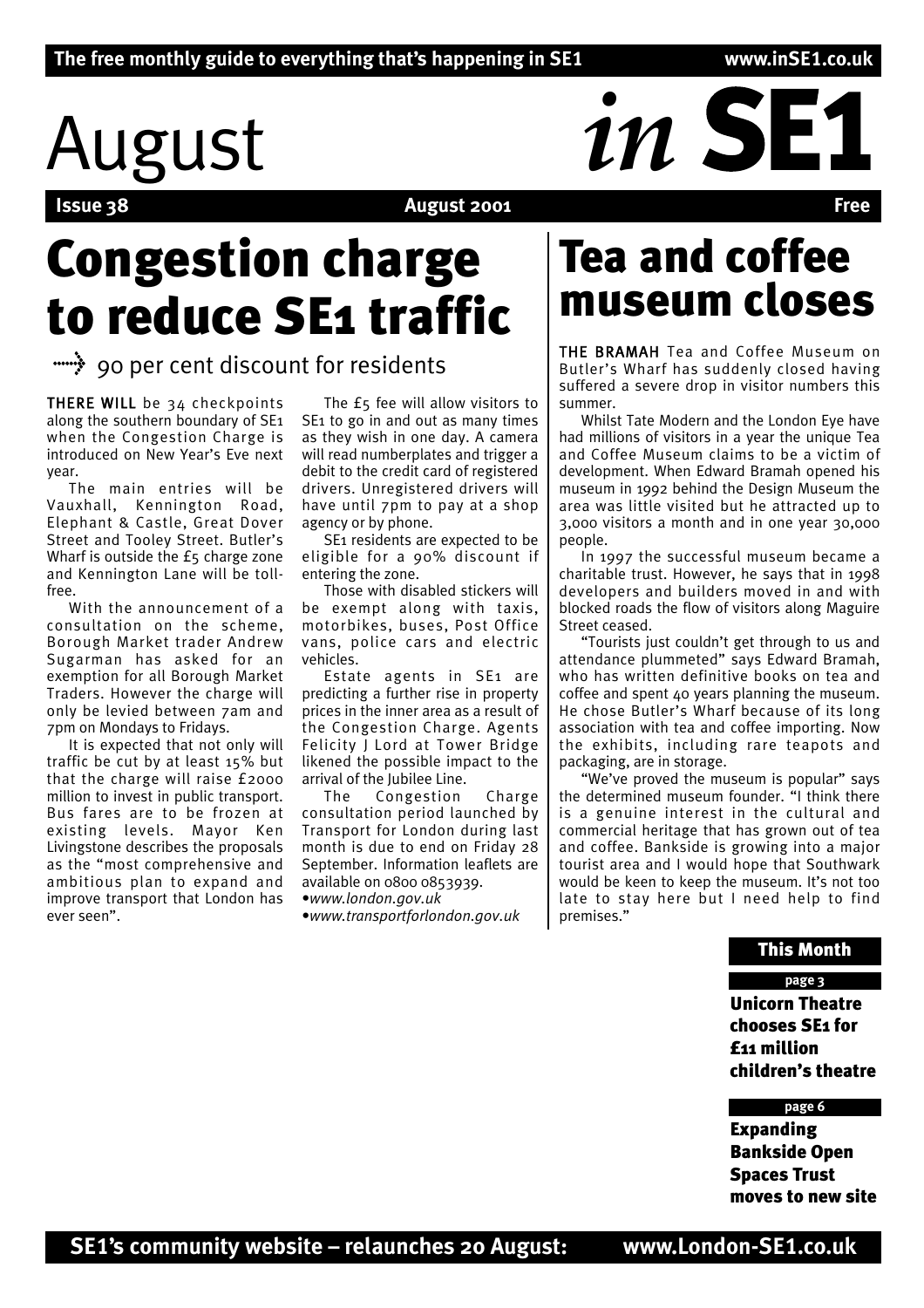## **2**

# *in* **SE1**

## 27 Blackfriars Road London SE1 8NY

TEL 020 7633 0766 FAX 020 7401 2521

newsdesk@*in***SE1**.co.uk

WEB www.*in***SE1**.co.uk

© 2001 Bankside Press

#### **EDITOR** Leigh Hatts

DESIGN & PRODUCTION James Hatts

#### **CONTRIBUTORS**

Liz Bossley Farouk Campbell Anne Critchley Crystal Lindsay Marion Marples

PRINTED BY Copyprints Ltd,

1 Talbot Yard, SE1 1YP

## **Advertising**

For details of our competitive rates call us for a rate card on 020 7633 0766.

## **Subscriptions**

To subscribe for 12 issues please send a cheque for £5 to the address above, made payable to *in* **SE1**.

## **Listings**

Details of events to be considered for inclusion next month should be sent by 22 August to the Listings Editor at the above address, or by fax or email.

## **Please note**

Every effort is made to ensure accuracy but all details are subject to alteration – no responsibility can be accepted for any inaccuracies.

## **South Bank Centre**

We do not have space to list all events at the South Bank Centre. Full details can be found in the Centre's *Southbank* magazine and at *www.sbc.org.uk*

## **Next Month**

- Mayor'sThames Festival
- Taizé at Cathedral
- London Open House
- Oyster & Seafood Fair
- Southwark Festival
- Essor Gallery opens • Car Free Day
- Surrealism at Tate Modern

## **Special Events Guided Walks & Tours**

## Hay's Galleria

Tooley Street T 020 7940 7770 ,<br>aysgalleria.co.uk

#### Sunday 19 August SUMMER SUNDAY AT HAY'S

*1-5pm; free* Music, crafts and activities for children of all ages.

## Friday 31 August to Sunday 2 September OYSTER & SEAFOOD FAIR

*11am-7pm (Sun 6pm); free* Well-established annual event with a variety of music, craft stalls as well as seafood and special menus.  $\mathcal{L}_\text{max}$  and  $\mathcal{L}_\text{max}$  and  $\mathcal{L}_\text{max}$  and  $\mathcal{L}_\text{max}$ 

#### Mint Street Park Southwark Bridge Road T 020 7620 3494

Saturday & August PICK & MIX DAY

*1-6pm; free* Local children perform a circus in a Big Top. There will also be street performance throughout the afternoon, live music, family activities, community stalls, circus skills workshop, Dr Bike's cycle surgery, planting in the park, city farm animals, bar, food stalls and fire engine display. Mayor Hilary Wines leads Children's Parade at 1.30pm. A Southwark Playhouse and Bankside Open Spaces Trust event. On the Thursday and Friday there are on site workshops from 10.30am to 3.30pm to make colourful decorations for the day. Call 020 7620 3494 for full details.

#### Royal Festival Hall Belvedere Road T 020 7291 0779

.<br>rfh.org.uk

## Sunday 5 August TAKE PART AT THE START

*12 noon - 10pm; free* This London Youth Arts Network event offers a multi-arts platform for young artists to showcase their work in a high profile setting. Launchpad for the Festival of London Youth Arts (FLYA) taking place in October next year and an opportunity to see what's happening in the London Youth Arts scene.

**Derek Brown, Financial Controller**

**Tel: 020 7403 1002 Fax: 020 7403 9162**

## 

## Shakespeare's Globe

New Globe Walk T 020 7401 9919 www.shakespeares-globe.org

#### Every Saturday and Sunday **WALKSHOPS**

*Meet 10am at Shakespeare's Globe; £7 (concs £6)* An actor-led exploration of the Globe's ancestry visiting sites and sights in Southwark, including the Globe itself.

## *\_\_\_\_\_\_\_\_\_\_\_\_\_\_\_\_\_\_\_\_\_\_\_\_\_\_\_\_\_\_\_\_\_\_\_\_\_*

Southwark Cathedral<br>Montague Close To2 T 020 7367 6700 www.dswark.org/cathedral

### Thursday 2 August to Saturday 15 September HIGHLIGHT TOURS

*Mon-Sat 2.15pm; £2* Join an official guide to explore the history of Southwark Cathedral. London's oldest gothic church building has been a priory, visited by St Thomas Becket just before his murder, a parish church known to William Shakespeare, and now a Cathedral.

 $\mathcal{L}_\mathcal{L} = \{ \mathcal{L}_\mathcal{L} = \{ \mathcal{L}_\mathcal{L} \}$ 

Stepping Out T 020 8881 2933

www.walklon.ndirect.co.uk

## Every Sunday BROTHELS, BISHOPS & THE BARD

*Meet 11.30am at Monument Station; £5 (conc £4)*  Exploration of literature and religion on

The Lambeth Walk

T 020 7435 4782

#### Every Tuesday THE LAMBETH WALK

Bankside.

*Meet 11.30am at Lambeth North Station; £5*  $(\text{cone } \tilde{f_A})$ 

Registered guides Joy and Sylvia lead parties round original Lambeth. They show the sites of a circus, madhouse, workhouse and pleasure gardens. "It's a place of contrasts, the good, the bad and the ugly, but there are fine Georgian squares, churches and a surprise or two" claim the leaders.

## *in* **SE1 AUGUST 2001 www.***in***SE1.co.uk**

## **Young Vic launches rebuild appeal**

THE YOUNG Vic has launched a 'capital campaign' to raise the between £6m and £8m for an urgent rebuilding of its architecturally renowned but rapidly disintegrating theatre in The Cut. Work is scheduled to begin on the project by 2003 with completion in 2005.

Young Vic artistic director David Lan admits the Arts Council's recent rejection of the theatre's £2.5m application has been a disappointment. However, a special Arts Council award of £250,000 and a 57% increase in funding from the London Arts Board has helped to kickstart the theatre's fundraising efforts.

Lan emphasises that the rebuilding of the 30-year-old temporary structure was a necessity rather than a luxury. "The Young Vic is falling down. We can close down or we can rebuild. It won't surprise anyone when I say we have got plans to rebuild. The Young Vic is too good an idea to give up on."

He adds: "If we do nothing we will have to spend £400,000 simply to keep the building open."

•*www.youngvic.org*

## **Borough Market (Southwark)** London's Larder **Finance/Secretarial Assistant**

The Borough Market was established by Act of Parliament in 1756 and is administered by 21 Trustees who have to live in the local Southwark community, Situated close to London Bridge the Market has recently become a registered Charity and is currently developing a programme of Regeneration Projects.

The Trustees now wish to appoint a Finance/Secretarial Assistant to help administer their busy Accounts Department. Salary c£15,500. Reporting to the Financial Controller, Candidates should have a sound knowledge of general office routines, fully experienced in Microsoft Word and Sage Line 50 software (preferred but training can be given).

Interested applicants should contact the Borough Market for an application form. Closing date for applications 31 August 2001 Interviews on 6th September 2001.

## **Residential sales and lettings**

**Borough Market (Southwark), 8 Southwark Street, London SE1 1TL**

Established for over 22 years, Frank Harris and Company offers a friendly and professional Sales and Lettings service. For a free appraisal of your property please contact us and see for yourself why we are the South Bank specialists.

## **FRANK HARRIS and COMPANY**

Estate Agents, Valuers and Surveyors

57 York Road, South Bank, London SE1 7NJ **tel: 020 7620 3400** fax: 020 7620 3500

> southbank@frankharris.co.uk www.frankharris.co.uk



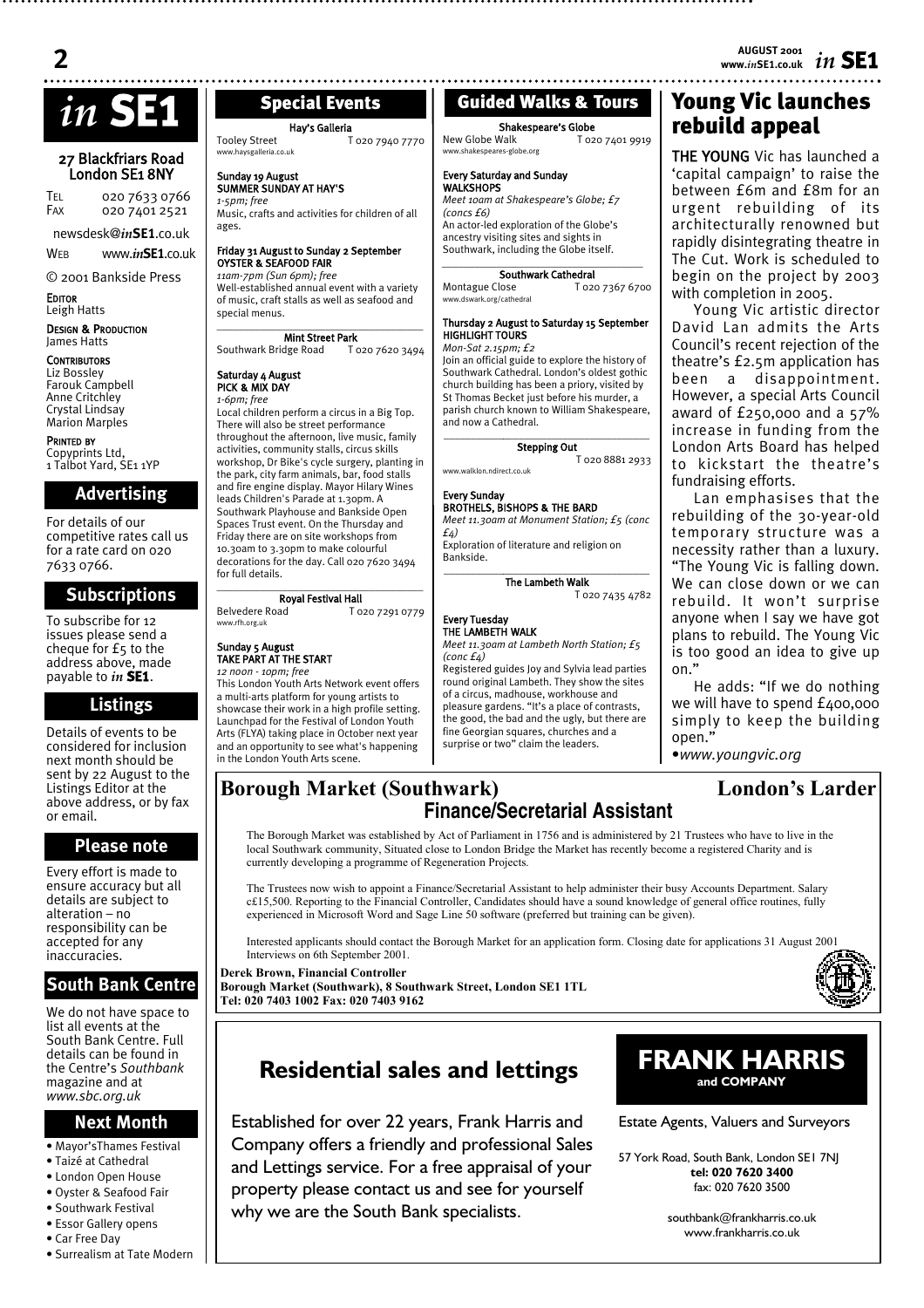*in* **SE1 AUGUST 2001 www.***in***SE1.co.uk**



**www.wellingtonshealthclub.co.uk info@wellingtonshealthclub.co.uk 020 7401 8616**

**101 Lower Marsh • SE1 7AB 2 minutes from Waterloo Station**

## **Cathedral's new coat of arms**

## **Unicorn Theatre at More London**

THE UNICORN Theatre is to move to a modern purposebuilt theatre in Tooley Street in 2005. Confirmation that the £11m plan will go ahead comes with the announcement that at least half the funding is already secured. The Arts Council grant will be £4.5m and the Pool of London Partnership has promised £1m. Unicorn is a children's theatre company founded just over 50 years ago and until recently based in Leicester Square. The new 350 seat theatre will be built near Potters Fields. In addition the Unicorn building will include rehearsal space, a gallery and a cafe.

A new coat of arms can be seen on the huge flag flying over Southwark Cathedral. The shield has been designed by Hubert Chesshyre, Clarenceux King of Arms and a member of of the cathedral choir.

The need for a new grant of arms came after it was found that the arms in use were

dubious says Clarenceux who is responsible for arms in England south of the River Trent.

The version of the old Southwark Priory arms being used by the cathedral differed from the recorded arms and turned out to be a family grant. The new grant of arms, with its cross of lozenges, resembles the priory shield. A white lily in the top right hand corner represents the Virgin Mary to whom the priory and cathedral have always been dedicated.

Most of the work was undertaken at the nearby College of Arms. Now the flag showing the arms and flown on special occasions can be clearly seen from the City and SE1.

# **book**<br>review

## **All Beer and Skittles?**

ONE OF the National Trust's most central properties is The George in Borough High Street. The Borough's galleried inn has an honoured place in *All Beer and Skittles? A Short History of Inns and Taverns* by EB Gibbons (NT £4.99). Having been built in 1677 it is older than many of the Trust's country houses. The author claims that The George offered an early example of home delivery since so many items bought in the City were sent off from there by coach. In the 18th century a wagon would leave every Wednesday evening for Tenterden in Kent arriving there two days later. By the early 19th century it catered for nearly one fifth of the carriers using Southwark inns. "At least seven coaches and a dozen wagons and endless carts and gigs, would go in and out of the two yards all day long." Charles Dickens was there. Michael Caldwell's photos show off Southwark's gem well.<br>MATTHEW BROOKE

## $SE1$  Snippets → جَسِب جَسِب جَسِد SE1

MADONNA AT TATE MODERN Madonna was among the guests at the leaving party for Lars Nittve at Tate Modern. The founding director was saying goodbye before returning to Sweden to become director of the Museum of Modern Art. Madonna is loaning a painting, *Self-Portrait With Monkey* by Mexican artist Frida Kahlo, to next month's exhibition of surreal art.

 $H - F$ 

z.

 $f = F - S$ 

**GLA CITY HALL** 

The £4.7m GLA building was topped out last month in the presence of the Mayor of London and amid a row over the Mayor of Southwark. The developers More London failed to invite Hilary Wines to represent Southwark. The building, known by various names, including the headlamp, and due to open next year is to be called City Hall.

**• local**

**• national**

**• international**

**020 7735 5888 • member of the Despatch Association**

**• newspaper back issues**

## ARCHER OFFER

SE1 resident and author Jeffrey Archer now in Belmarsh Prison has been made an offer by the London Dungeon. The London Bridge attraction, is offering the peer a regular slot on its website. "We want to give a detailed account of life in prison" says a spokesperson claiming interest in British 21st century prison conditions.

## RARE SIGHT

HMS President will set sail from her permanent Blackfriars mooring at about midday on Monday 6 August, on a low tide to pass under Blackfriars Bridge. HMS President is being towed to Hull where she will be drydocked for repairs and refurbishment. She is due to return to her mooring on the Thames opposite the Oxo Tower on 24 August.



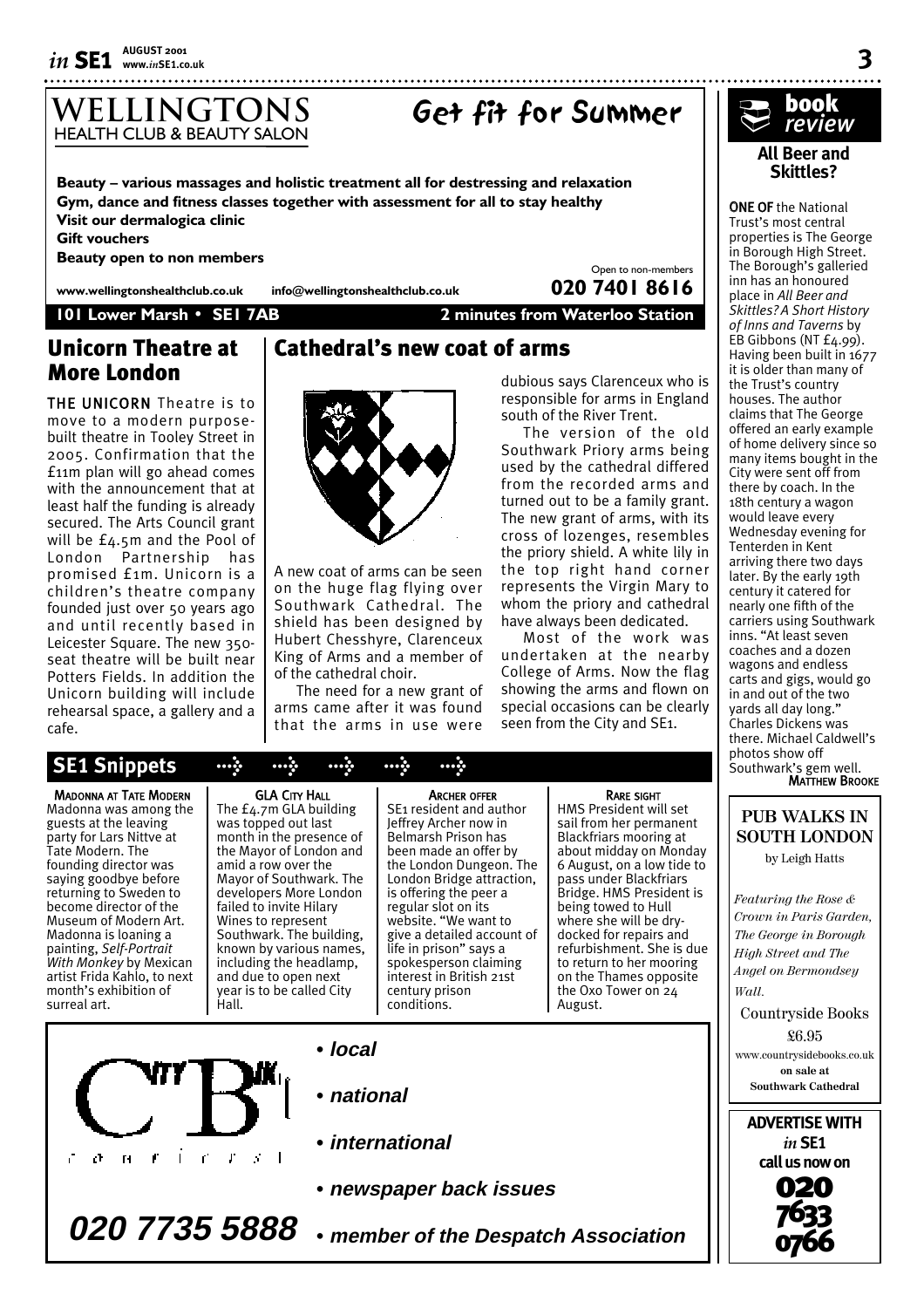

## **Dr Faustus at the Rose**

THE FIRST performance on the site of the Rose Theatre for nearly 400 years takes place at the end of this month with a staged reading of *Dr Faustus*. The theatre closed in 1606 having faced stiff competition from the Globe opposite. There will be four rehearsed readings with Anton Lesser as Faustus and Patrick Malahide as Mephistopheles. Janet Suzman will introduce the performance by the Lions part. The first night on Wednesday 29 August will be a charity event in aid of the Rose Theatre with champagne, canapés and a few surprises. Charity Night tickets cost £50 but tickets for Thursday, Friday and Saturday nights are just £8. Bookings can be made on 020 7261 9565 between 10am and 5pm Mon-Fri. **MATTHEW BROOKE** 



MEMORIES OF Italian holidays and the sublime Audrey Hepburn in *Roman Holiday* are evoked by scooterworks uk. This unique shop sells secondhand Vespas and Lambrettas imported from Italy. The shop is the brainchild of Craig O'Dwyer and Fifi Fontavot who live in Southwark. They have a workshop at Tower Bridge where the scooters are reconditioned. The main customers are commuters looking for easy ways of weaving through London's traffic and collectors. Apart from rainbow-coloured scooters there are artefacts and T-shirts for sale. You can also buy a good coffee made on a fabulous 1957 Faemo machine. This shop is a gem.

•132 Lower Marsh

• $T_{020}$  7620 1421<br>**ANNE CRITCHLEY** 

Royal National Theatre South Bank T 020 7452 3000 \_<br>eatre.org.uk

Continuing in repertory ALL MY SONS *Lyttleton Theatre; from £10; phone for dates* Arthur Miller's story of love, guilt and the corrupting power of greed moves from the Cottesloe Theatre to the Lyttleton. Cast includes Ben Daniels and James Hazeldine.

From Thursday 2 August HUMBLE BOY *Cottesloe Theatre; from £10; phone for dates* World premiere of new play by Charlotte Jones. A comedy about broken vows, failed hopes and the joys of beekeeping. Cast includes Denis Quilley and Diana Rigg.

Until Thursday 16 August THE WINTER'S TALE *Olivier Theatre; from £10; phone for dates* 'Heartbreaking and wonderful in its profoundest sense and not to be missed" says The Mail on Sunday. Cast includes Alex Jennings and Catherine Ashmore.

From Wednesday 22 August MOTHER CLAP'S MOLLY HOUSE *Lyttleton Theatre; from £10; phone for dates* .<br>World premiere of Mark Ravenhill's play. This celebration of the diversity of human sexuality is a comedy with songs. Some people may find the language and scenes offensive. Cast includes Deborah Findlay and Paul Ready.

Until Tuesday 28 August THE RELAPSE *Olivier Theatre; from £10; phone for dates* Trevor Nunn directs this great English comedy of sexual and financial politics written by John Vanbrugh in 1696. Strong cast includes Brian Blessed and Imogen Stubbs.

Until Wednesday 5 September FINDING THE SUN **MARRIAGE PLAY** *Cottesloe Theatre; from £12; phone for dates* The UK première of two plays by Edward Albee.

Shakespeare's Globe New Globe Walk, Bankside T 020 7401 9919 espeares-globe.org

Until Friday 21 September KING LEAR *Call for times and dates; £5-£27* Julian Glover as King Lear and John McEnery as the Fool.

Until Saturday 22 September MACBETH *Call for times and dates; £5-£27* Jasper Britton as Macbeth and Eve Best as Lady Macbeth.

Until Sunday 23 September CYMBELINE *Call for times and dates; £5-£27* The cast includes Mark Rylance.

**Theatre** Rose Theatre Exhibition Park Street

T 020 7261 9565 etheatre.org.u

Wednesday 29 August to Saturday 1 September DOCTOR FAUSTUS *7.30pm; £8 (Wed £50 champagne night)* A rehearsed reading of Christopher Marlowe's Doctor Faustus by the Lions part with Anton Lesser as Faustus and Patrick Malahide as Mephistopheles. See Theatre preview on this page. \_\_\_\_\_\_\_\_\_\_\_\_\_\_\_\_\_\_\_\_\_\_\_\_\_\_\_

Southwark Playhouse 62 Southwark Bridge Road T 020 7620 3494 www.southwark-playhouse.co.uk

#### Monday 6 to Saturday 25 August THE ADVENTURES OF BARON MUNCHAUSEN

*Mon-Sat 3pm (Wed-Sat also 7.30pm); £5 (child £3; family £14)*  An adventure for children and families with puppets from Spain's Compania de Teatro Guino and five actors.

Union Theatre 204 Union Street T 020 7261 9876 www.uniontheatre.freeserve.co.uk

#### Until Saturday 11 August CROSS PURPOSE

*Tue-Sat 7.30pm; £8.50 (conc £6.50)* First performed as Le Malentendu in France in May 1944. This play by French Resistance member Albert Camus tells the story of Jan, who returns to the home, and the mother and sister he abandoned many years earlier. He keeps his identity secret at first, pretending to be a traveller from abroad. But the two women are determined to escape a life they both bitterly resent and have got into the habit of murdering guests for their money. A stark warning about the dangers of

dissembling the truth and forsaking responsibility, in a series of taut confrontations which build to a devastating climax.

Young Vic 66 The Cut T 020 7928 6363 www.youngvic.org

Until Saturday 11 August ACTION *7.45pm; £10 (OAP £8; conc £5)* A 1970s play by Sam Shepard.

Wednesday 22 August to Saturday 8 September THE TRAGEDY OF HAMLET *Tue-Sat 7.30pm (7pm 23 Aug); £24 (conc £14; OAP £12); matinee Sat; £10* Director Peter Brook returns with his acclaimed reworking of Shakespeare's Hamlet, re-titled The Tragedy of Hamlet. Now on an international tour, these are the only performances in Britain of The Tragedy of Hamlet premièred last year in Paris. Brook has cut more than a third from Shakespeare's original text and reduced the cast to just eight. The cast is led by Adrian Lester in the title role.

## **Cinema**

BFI London IMAX Cinema The Bullring, South Bank T 020 7902 1234 ww.bfi.org.uk/imax

## Daily

CYBERWORLD 3D *Call for screening times; £6.95 (child £4.95; conc £5.95)*  Come face to face with your favourite characters as they leap out of Britain's biggest screen . Meet Bart and Homer Simpson, Z from Antz, and Phig the sassy cyberbabe .

Monday, Tuesday, Friday and Saturday

INTO THE DEEP (3D) *Call for screening times; £6.95 (child £4.95; conc £5.95) Into The Deep* takes you into a magical underwater world. This 3D film has been described by one American reviewer as being "as close as one can get to diving without getting wet".

Every Wednesday & Thursday MYSTERIES OF EGYPT *3.25pm; £6.95 (child £4.95; conc £5.95)*  Soar above the giant pyramids and float down the Nile in this spectacular exploration of the *Mysteries of Egypt*. With Omar Sharif as your guide, feast your eyes on the treasures of

#### Tutankhamun's tomb and learn the truth behind the mummy's curse.

## Monday, Tuesday, Thursday, Saturday and Sunday ENCOUNTER IN THE THIRD DIMENSION (3D)

*Call for screening times; £6.95 (child £4.95; conc £5.95)*  Join the zany professor and his robot sidekick Max on an exploration of the world of 3D.

## Daily DOLPHINS

*Call for screening times; £6.95 (child £4.95; conc £5.95)*  In the warm Caribbean, dive underwater and learn the secrets of wild dolphins. Narrated by Pierce Brosnan.

### Daily

#### ADVENTURES IN WILD CALIFORNIA

*Call for screening times; £6.95 (child £4.95; conc £5.95)*  Embark on a virtual tour of America's Golden State and experience the wilder side of California.

#### Daily ALL ACCESS

*8pm; £6.95 (child £4.95; conc £5.95)*  Experience the thrill of a front row seat at a top concert featuring Sting, BB King, Santana, Moby and others.



## **Most of the big and successful local firms do**



**when they have something to say and they would like us to give a sharp edge to it.**

PRINT **COPIES** REPORTS **BROCHURES** 

**Communication** of all kinds

**Copyprints Ltd BUSINESS CENTRE 1 Talbot Yard SE1 1YP**

**Phone 020 7407 2079 Fax 020 7403 5411**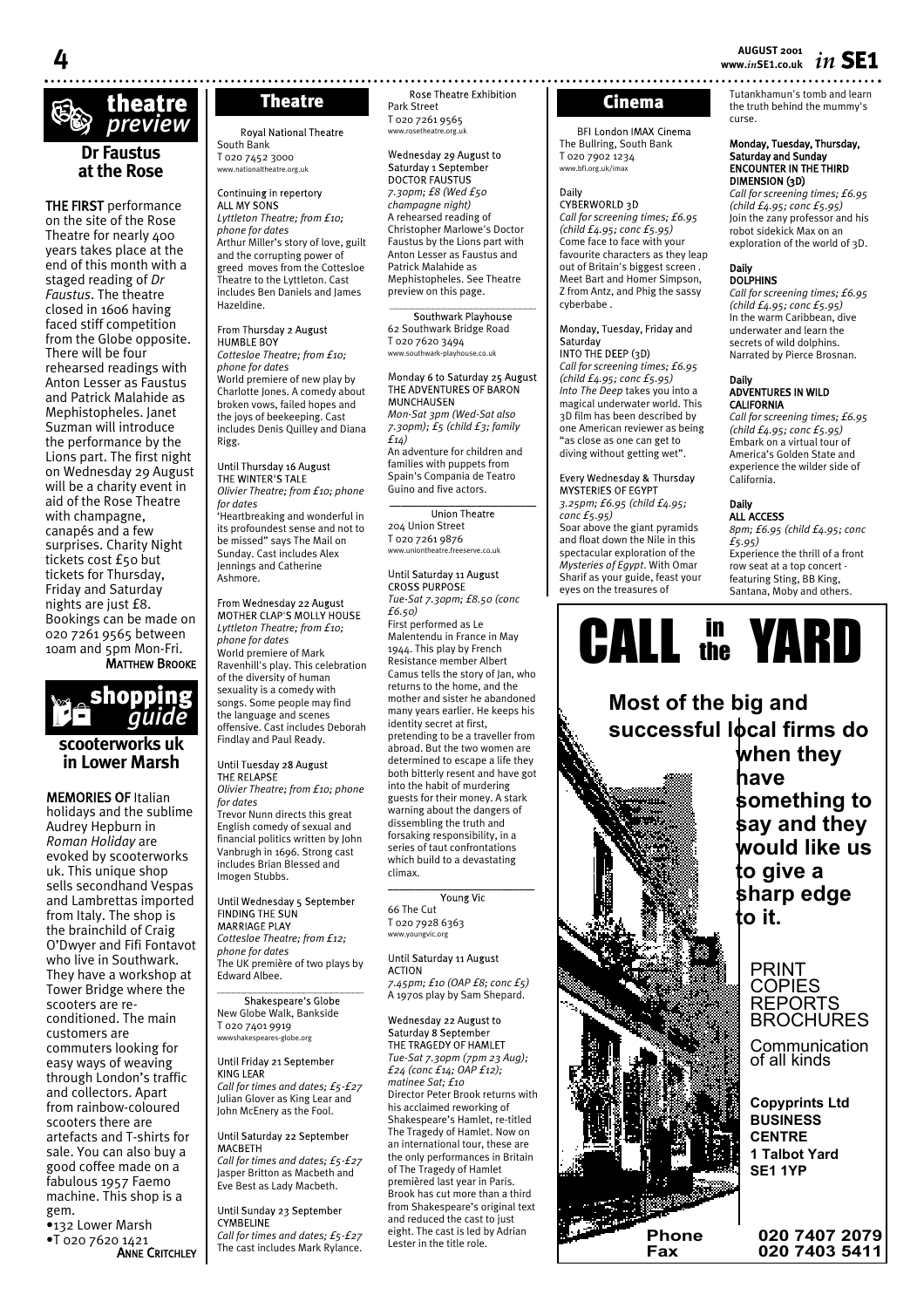## **Exhibitions**

## Bankside Gallery

48 Hopton Street T 020 7928 7521 *Tue-Fri 10am-5pm (Tue 8pm) weekends 1pm-5pm; £3.50 (conc £2)* 

#### Until Sunday 5 August WATERCOLOUR C21

Royal Watercolour Society's annual open exhibition.

#### Thursday 9 August to Sunday 2 September TIME OUT!

Watercolours and prints featuring holiday activities by members of the Royal Watercolour Society and Royal Society of Painter-Printmakers. Works can be purchased and taken away on the day of visit.  $\mathcal{L}_\text{max} = \mathcal{L}_\text{max} = \mathcal{L}_\text{max} = \mathcal{L}_\text{max} = \mathcal{L}_\text{max}$ 

## Cafe Lounge

231 Union Street T 020 7620 2442 *Mon-Sat 7.30am-6pm*

## Until Saturday 11 August ARDEN MCLEOD

Sculpture exhibition in new venue.

## Cottons Atrium

Tooley Street T 01371 830605 *Daily 8am-8pm; free*

#### Sunday 19 to Saturday 25 August HEARTS & X'S

Jug Palmar's photography ranges from geometric studies to quirky observations. Black and white prints on theme of love, hearts and kisses.

#### $\mathcal{L}_\text{max}$ Delfina Project Space

51 Southwark Street T 020 7357 6600 www.delfina.org.uk *Wed-Sun 11am-6pm; free*

## Friday 10 August to Sunday 23 September MARTIN MALONEY

Pastoral paintings with figures.

**Design Museum**<br>Shad Thames<br>To T 020 7940 8790 www.designmuseum.org *Daily 11.30am (weekends 10.30am) -6pm; £5.50 (conc £4)*

#### Until Sunday 12 August PLYWOOD

Story of plywood's role in modernism.

#### Until Sunday 18 November ISAMU NOGUCHI

An exhibition of sculptural design combining American modernist thinking with Japanese craftsmanship and contemporary French art.

#### Until Tuesday 28 August ASTON MARTIN

A chance to see the Aston Martin V12 Vanquish before the first models hit the road next month.

## Until Sunday 2 September DESIGN NOW – LONDON

First in a series featuring four London-based design teams.

## Gallery Different

Tower Bridge Piazza T 020 7357 8909 www.davidbegbie.com *Tue-Fri 10am-6pm; Sat & Sun 12-6pm* 

#### Until Friday 31 August KINKY STEEL

Sculptures in steelmesh, including Intemates 2001 and FirmForm 2000, all by David Begbie. Sponsored by United Wire Ltd.

#### Hayward Gallery

South Bank Centre T 020 7921 0971 w.haywardgallery.org.uk *Daily 10am-6pm (Tue/Wed 8pm) £6 (conc £4)*

#### Until Monday 27 August

MALCOLM MORLEY Paintings, models and holograms. Imperial War Museum

Lambeth Road T 020 7416 5320 www.iwm.org.uk *Daily 10am-6pm; £5.50 (conc £4.50; children, senior citizens & after 4.30pm free)*

## Until Tuesday 1 January THE 1940s HOUSE

Reconstruction of the house seen on Channel 4 series. Extended showing with more events planned.

## Until Sunday 30 September SUBMARINES

Exhibition marking the centenary of the British submarine service. Includes a series of lithographs by Eric Ravilious and sound recording of submarines from the First World War to the present day.

#### Until Monday 27 August LEGACIES OF SILENCE

An examination of the contribution of artistwitnesses and survivors to post war culture and the arts. 150 loans from museums in UK, France, Poland, and Czech Republic as well as private collections.

#### Throughout the year THE HOLOCAUST EXHIBITION

Four years in the making this exhibition uses historical material to tell the story of the Nazis persecution of the Jews and other groups before and during the Second World War.

#### $\mathcal{L}_\text{max}$ Jerwood Gallery 171 Union Street T 020 7654 0171 www.jerwoodspace.co.uk

*Tue-Sat 10am-6pm (Sun 12 noon-6pm); free* Until Sunday 19 August

## ALEX BAKER A sound installation.

Llewellyn Alexander Fine Paintings The Cut T 020 7620 1322 www.llewellynalexander.com *Mon-Sat 10am-7.30pm; free*

## Until Saturday 8 September

NOT THE ROYAL ACADEMY The annual show of rejects from the Royal Academy's Summer exhibition in Piccadilly. Tommy's Campaign benefits from every sale.

McHardy Sculpture Company Shad Thames T 020 7403 7555 www.mchardysculpture.com *Tue-Sat 11am-5pm Sunday 12 noon-5pm*

#### Until Thursday 31 August GROUP EXHIBITION

A variety of sculptures in bronze, ceramic, glass and stone. Many suitable for outdoors.  $\mathcal{L}_\text{max}$  and  $\mathcal{L}_\text{max}$  and  $\mathcal{L}_\text{max}$  and  $\mathcal{L}_\text{max}$ Museum of Garden History

Lambeth Palace Road T 020 7401 8865 museumgardenhistory.org *Daily 10.30am-5pm; free (donations)*

Until Sunday 26 August SMALL BUT PERFECTLY FORMED: LONDON GARDENS PAST AND PRESENT

Exploring the value of London gardens. \_\_\_\_\_\_\_\_\_\_\_\_\_\_\_\_\_\_\_\_\_\_\_\_\_\_\_\_\_\_\_\_\_\_\_\_\_\_ Percy Miller Gallery

39 Snowsfields T 020 72074578

,<br>vw.percymillergallery.com *Tue-Fri 11am-6pm; Sat 11am-3pm; free*

#### Until Saturday 15 September DRAWING II

Group Show  $\mathcal{L}_\text{max} = \mathcal{L}_\text{max} = \mathcal{L}_\text{max} = \mathcal{L}_\text{max} = \mathcal{L}_\text{max}$ 

#### **Printspace** 2 Bear Gardens T 020 7261 9066 www.brendahartill.com

*Tue-Sun 11am-6pm; free*

#### Friday 31 August to Wednesday 26 **September**

ANITA KLEIN New prints by Anita Klein. For preview see *www.anitaklein.com*

## Purdy Hicks Gallery

65 Hopton Street T 020 7401 9229 www.purdyhicks.com *Mon-Fri 10am-5.30pm (Wed 7pm); Sat & Sun*

*12 noon-5pm; free*

## Until Saturday 1 September SUMMER EXHIBITION

Sixteen artists including Arturo di Stefano.<br>.

Royal National Theatre<br>South Bank To20 T 020 7452 3000 www.nationaltheatre.org.uk/exhibitions *Mon-Sat 10am-11pm; free*

#### Until Saturday 18 August

THROUGH EASTERN EYES Eleven of the most prestigious contemporary Japanese children's picture book illustrators.

#### Until Saturday 18 August

BEYOND TIME AND SPACE An exhibition of Japanese theatre design.

Monday 27 August to Saturday 15 September WALK THIS WAY

A photographic exhibition on the architecture and history of the South Bank and London by the river. Coincides with the launch of two new walking guides: *Walk this Way-South Bank* and *Walk this Way-Riverside London.*

## SE<sub>1</sub> Gallery

64 Southwark Bridge Road T 020 7401 9494 .<br>www.workplaceart.co.uk *Mon-Fri 10am-5.30pm; free*

Until Friday 5 October A SLIGHT TOUCH OF PRIMITIVE INSTINCT New paintings by Rupert Record<br>

#### Tate Modern

**Southwark's new Refectory**

**eating** ‰ *out*

**exhibition** *review* |

**Isamu Noguchi at Design Museum**

THE ROUND paper lantern and the light bulb make moons of a million ceilings and they're both brilliant inventions. This exhibition of the lantern's designer, Isamu Noguchi,

Japanese/American heritage with inspired shapes and surfaces dramatically staged by theatre director Robert Wilson. Unlabelled rooms bring textures underfoot,

a wall of straw whispering sounds of consumerism and a Zen garden full of sculpture. 'Night Wind' is as enigmatic an evocation as haiku with its tensed granite rod making a temple of the elements. The settings enjoyably point up Noguchi's instinctive equations of nature and art; a bright spark 'twixt two wildly different countries'. •See listings on this page<br>•See listings on this page<br>CRYSTAL LINDSAY

shows his

THE REFECTORY at Southwark Cathedral is part of the new building. .<br>The restaurant is run by digby trout which is the new name for de Blank restaurants. Digby Trout himself is the managing director who believes "passionately that good simple food can be prepared in large quantities and served at reasonable prices". Prices are not cheap but they are reasonable for the quality. The menu is healthy with freshly prepared soups served with a range of bread and salads. Hot dishes include pasta and stir fries. There are also sandwiches and tempting pastries and puddings. A handy place for a large mug of cappucino in the morning or tea in the

afternoon.

•Open daily 10am-5pm LEIGH HATTS

Bankside T 020 7887 8008 www.tate.org.uk *Sun-Thu 10am-6pm (Fri & Sat 10pm); free*

#### Until Sunday 12 August

GIORGIO MORANDI *£5.50, £3.50 (concessions)* Subtle, contemplative and seductive paintings.

#### Until Sunday 19 August

ZERO TO INFINITY: ARTE POVERA 1962-1972 *£6.50 / £4.50 (concessions)*  Examining the work of the Arte Povera group. Combined ticket with Morandi £10 (conc £6)

#### Until Sunday 17 February

JUAN MUÑOZ Second Unilever commission for Turbine Hall.  $\mathcal{L}_\text{max}$ 

## Tom Blau Gallery

Queen Elizabeth Street To20 7378 1300 www.tomblaugallery.com *Mon-Fri 10am-6pm; Sat 12noon-5pm*

## Until Saturday 11 August IAN PARRY SCHOLARSHIP

Includes the winning portfolio as well as a selection from this year's entrants.

#### Vinopolis Gallery 1 Bank End T 0870 2414040

www.vinopolis.co.uk

*Daily 10am-5.30pm; £11.50 (child £5; conc £10.50)*

One of series of Hess Collection exhibitions in this gallery which can be visited outside the

The Walk Gallery King Edward Walk T 020 7928 3786

The sixteen artists chosen for the big summer show include the established Jim Dine, Denis Clarke, Philip Greenwood and Marie Wylan

*Mon-Sat 11am-6.30pm (Sat 12-6pm); free*

#### Until Sunday 23 September GEORG BASELITZ

main Vinopolis tour for just £2.

walkgallery.com

Until Saturday 11 August SUMMER SHOW 2001

and the not yet well-known.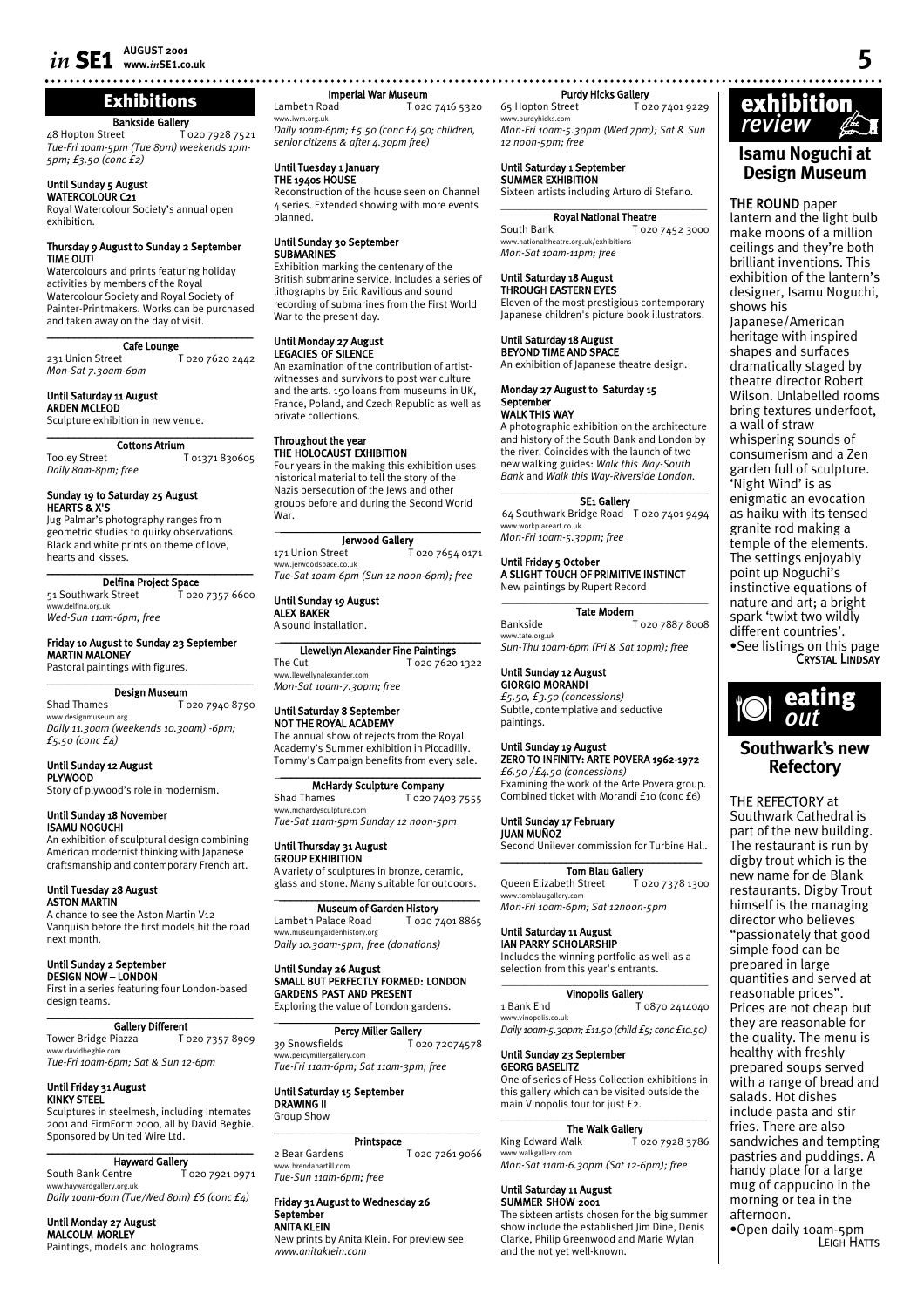

## BANKSIDE OPEN Spaces

Trust has moved to new premises by the Library .<br>Street Housing Office. Fundraising has started to set up a community gardening resource centre with greenhouse, toolstore, community flower and vegetable beds and a garden. The charity works to improve and maintain the parks and open spaces in NW Southwark. It runs gardening clubs, organises events and supports local people with improving the parks. There is also a small grants scheme, sponsored by the Bankside Business Partnership, providing funds for window box and balcony gardens. (Deadline is mid September). To mark achievements so far the Trust is compiling a book about the parks and gardens. Those with memories should send them in by the end of the month.

•5 King James Street, SE1 0RU

•T/F 020 7261 1009 •E info@bost.org.uk<br>VICKY LAWRENCE



#### **Rotherhithe Society 21-22 Smith Close SE16 5PB**

offers private accommodation within a very sheltered housing unit for elderly people who are reasonably fit but who no longer wish or feel able to live alone. Two meals are provided daily. Residents are welcome for long or short term stays to suit their own situations and the needs of their families, for example, for holidays.

More information phone Pat Santacruz 020 7231 5946



T The Archduke Bar & Restaurant Concert Hall Approach T 020 7928 9370

Monday to Saturday EVENING JAZZ *Mon-Fri 8.30pm; Sat 9pm* Mon (except 27 Aug): Martin Blackwell (solo piano) Tue: John Burch (solo piano) Wed: Martin Blackwell & guest (piano & a surprise) Thu: Tony Lee & Ian Scott Taylor (piano & bass) Fri: Beverley Chadwick & Robert Jacob (sax & guitar) Sat: Maurice Horhut & Mark Meggido (piano & bass)

*No jazz on Holiday Monday 27 August.*

 $\mathcal{L}$  , we have the set of the set of the set of the set of the set of the set of the set of the set of the set of the set of the set of the set of the set of the set of the set of the set of the set of the set of the Bankside Restaurant & Bar Southwark Bridge Road Two2013693t6691

E Every Saturday LIVE JAZZ *7pm*

New Saturday night jazz sessions

. . . . . . . . . . . . . . . . . . . . **Music** Blackfriars Wine Bar Scoresby Street T 020 7928 0905 www.blackfriarswinebar.co.uk

> Every Friday JAZZ *7.30pm* Continuing the popular series.

Cynthia's 4 Tooley Street T 020 7403 6777 www.cynbar.co.uk

Every Tuesday LADY MARMALADE *9pm; £3 (after £10pm £5)* 70s, 80s, Soul Funky and disco. *\_\_\_\_\_\_\_\_\_\_\_\_\_\_\_\_\_\_\_\_\_\_\_\_\_\_\_*

Hay's Galleria Tooley Street T 020 7940 7770 www.haysgalleria.co.uk

Every Wedesday SUMMER MUSIC *6.30pm; free* Wed 1: Carabana Steel Band Trio Wed 8: The Hot Club Trio Wed 15: Hurricanes Calypso Band Wed 22: Rodney Mendoza Trio Wed 29: Coral Bay Steel Band

St John's Waterloo Waterloo Road T 020 7366 9279 www.stjohnswaterloo.co.uk

#### Every Wednesday LUNCHTIME CONCERTS

*1.10pm; donations welcome* Wed 8: Lynn Houghton (soprano) Wed 15: no recital Wed 22: no recital Wed 29: Barbara Reck (soprano)

*Full programme resumes in September*

The Scotia Bar 98 Bermondsey Street 020 7357 9269

Sunday 12 & 26 August HUMOURS OF TULLOCH *8.30pm; free* Traditional Scottish music. Musicians welcome.

## Free Summer on the South Bank

events in the Royal Festival Hall's ballroom, foyers, terraces and outdoors. For full details pick up a special brochure at the Royal Festival Hall or visit www.rfh.org.uk/freesummer

# **London SE1**

## **SE1's community website is getting a facelift for 2001**

Our website has served SE1 since 1998, but now we've listened to your feedback to help us build a site that really meets your needs.

- Local news and features updated throughout the month
- Guides to SE1 restaurants, pubs, bars and shops
- Discuss the burning local issues in the SE1 Forum

Launches Monday 20 August

## *www.London-SE1.co.uk*

**Mortgage Acceptance Need help finding a mortgage?**

NO UPFRONT FEES COMPETITIVE RATES FAST & FRIENDLY SERVICE REMORTGAGE / PURCHASE / CAPITAL RAISING BUY TO LET / RIGHT TO BUY / FLEXIBLE MORTGAGES EMPLOYED / SELF EMPLOYED SPECIAL DEALS AVAILABLE FOR ADVERSE CREDIT

## **FREEPHONE 0800 096 7576**

**59/65 Upper Ground, South Bank, London SE1 9PQ** Email: **mortgages@mortgage-acceptance.com**

**Morley College**

lifelong learning for adults in the London area



## **Course Guide available now**

Enrol by phone, fax or via the web, or come to a **Special Advice & Enrolment day**: **Wed 5 Sept, Thurs 6 Sept, Mon 10 Sept, Tues 11 Sept @ 12-2pm or 5.30-7.30pm For your copy of the Course Guide telephone 020 7450 9246 (24 hr answerphone) Or email: enquiries@morleycollege.ac.uk** 

**Morley College, 61 Westminster Bridge Road, London SE1 7HT** Tel 020 7928 8501 Fax: 020 7928 4074 **General Email**: enquiries@morleycollege.ac.uk **Web**: www.morleycollege.ac.uk Morley College Ltd is a company limited by guarantee registered in England No. 2629936. Reg Charity No. 1928623

**AUGUST 2001 www.***in***SE1.co.uk**  $\overline{6}$  **august 2001** *in*  $\overline{5}$ **E1** 

> Southwark Cathedral Montague Close T 020 7367 6700 .<br>rk.org/cathedral

E Every Monday

ORGAN RECITAL *1.10pm; free (donations)* Mon 6: Christopher Leavell (Germany)

Mon 13: David Jonies (Germany) Mon 20: Peter Morin (USA) Mon 27: no recital (Bank Holiday)

## Every Tuesday CLASSICAL MUSIC

*1.10pm; free (donations)* Tue 7: Sarah Taylor (mezzo soprano) & **John Kersy** (piano) Tue 14: Lynn Houghton (soprano) & Sarah Wilkinson (piano) Tue 21: Paul Reeves (bass) Tue 28: **Judith Templeman** 

(violin) & Nicola Elmer (piano)

The South Bank Centre is staging six weeks of free dance and music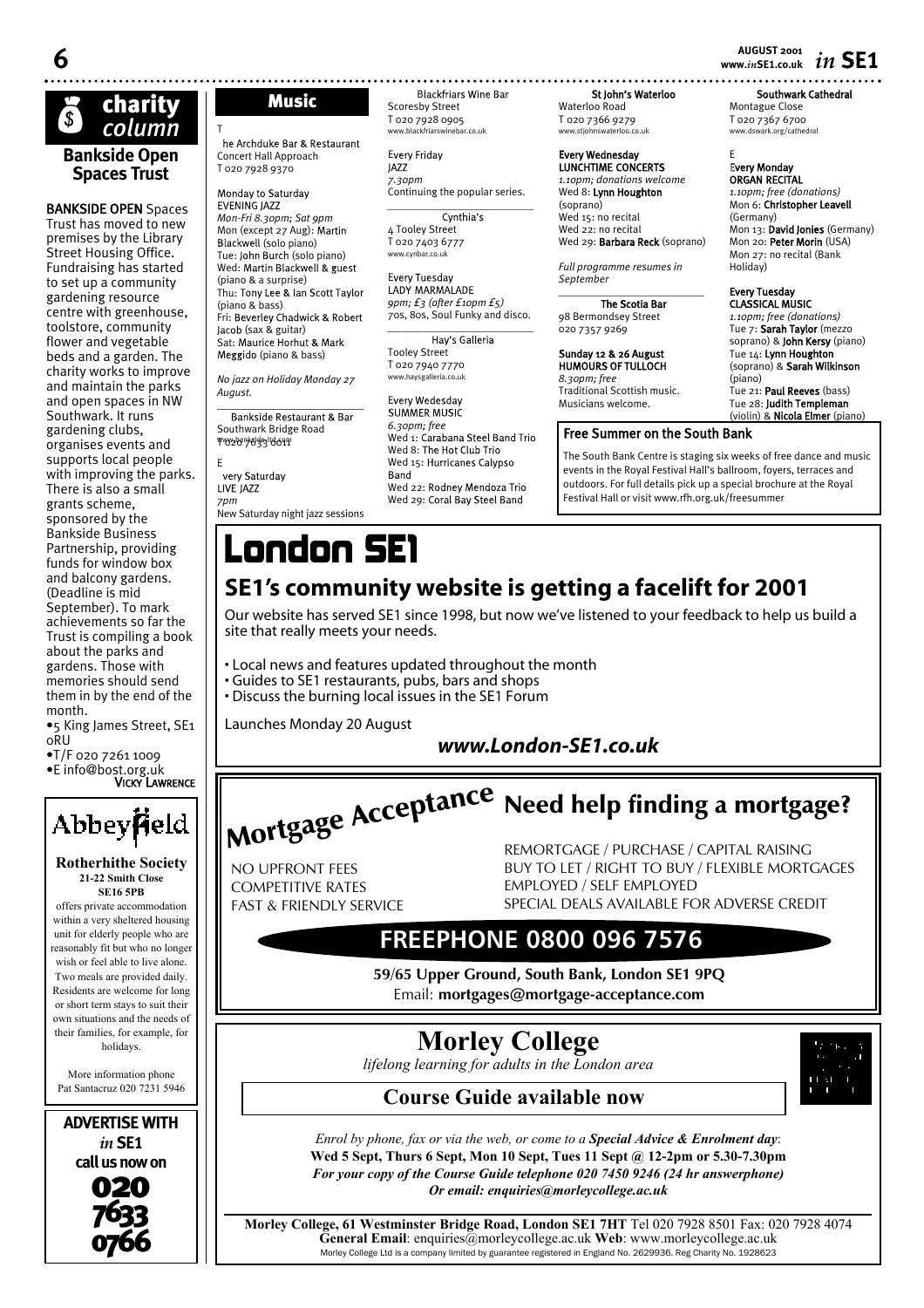

## **Bankside TRADERs' Association DIRECTORY of MEMBERS**

**ARCHITECTS**

**Munro Associates** Unit 21 Riverside Workshops 28 Park Street 020 7403 3808

**Dinwiddie Maclaren**<br>Arthur's Mission, 30 Snowsfields<br>020 7403 6600

**West & Partners** Isambard House,Weston Street<br>020 7403 1726

**ART GALLERIES**

**Bankside Gallery** Bankside 020 7928 7521

**SE1 Gallery (Workplace Art Consultancy)** 64 Southwark Bridge Road 020 7401 9494

**New City Gallery**<br>65 Borough High Street, 020 7403<br>2387

**Purdy Hicks Gallery** 65 Hopton Street 020 7401 9229

\_\_\_\_\_\_\_\_\_\_\_\_\_\_\_\_\_\_\_\_\_\_\_\_\_\_\_\_\_\_ **ATTRACTIONS**

**Borough Market** 8 Southwark Street 020 7407 1002

**Clink Prison Museum** 1 Clink Street 020 7378 1558

**Shakespeare's Globe** New Globe Walk 020 7401 9919

**Golden Hinde** St Mary Overie Dock 020 7403 0123

**Mayflower 1620 Guides** Lower Walk, Hays Galleria 020 8299 0470

**Old Operating Theatre** 9a St Thomas' Street 020 7955 4791

**Southwark Festival** 16 Winchester Walk 020 7403 7474

**Southwark Playhouse** 62 Southwark Bridge Road 020 7620 3494

**Vinopolis** Bank End 020 7645 3700

\_\_\_\_\_\_\_\_\_\_\_\_\_\_\_\_\_\_\_\_\_\_\_\_\_\_\_\_\_\_ **BANKS**

**Barclays Bank** 29 Borough High Street 020 7560 6000 **HSBC**

28 Borough High Street 020 7301 6000

\_\_\_\_\_\_\_\_\_\_\_\_\_\_\_\_\_\_\_\_\_\_\_\_\_\_\_\_\_\_ **BICYCLE SHOPS**

**On Your Bike** 52-54 Tooley Street 020 7378 6669

**CATERING**

**Alexander Catering** Riverside, 28 Park Street 020 7357 7304

**Bloys Business Catering** 15 Three Crown Square 020 7378 8182

**Riva Catering**<br>200 Borough High Street,<br>020 7407 0737

## **Bankside Traders' Association**

16 Winchester Walk, SE1 9AQ Tel/fax: 020 7407 8830 Email: banksidetraders@btconnect.com

## **CONSULTANTS**

**Corporate Citizenship**  5/11 Lavington Street 020 7945 6130

**Europoint Centre** 5-11 Lavington Street 020 7945 6050

**Safe Neighbourhoods Unit** 16 Winchester Walk 020 7403 6050

**Southwark Energy Agency** 42 Braganza Street 020 7582 8155

\_\_\_\_\_\_\_\_\_\_\_\_\_\_\_\_\_\_\_\_\_\_\_\_\_\_\_\_\_\_ **COURIERS**

**City Bike Couriers**<br>Unit 4, 92-98 Vauxhall Walk<br>020 7735 5888

**DENTISTS Dental Practice** 82 Southwark Street 020 7928 1172

\_\_\_\_\_\_\_\_\_\_\_\_\_\_\_\_\_\_\_\_\_\_\_\_\_\_\_\_\_\_ **DESIGN STUDIO**

**Sears Davies Limited** 25 Copperfield Street 020 7633 0939

\_\_\_\_\_\_\_\_\_\_\_\_\_\_\_\_\_\_\_\_\_\_\_\_\_\_\_\_\_\_ **ESTATE AGENTS**

**Field & Sons** 54 Borough High Street 020 7407 1375

**GL Hearn** 5-7 Marshalsea Road 020 7450 4000

**Spacia** 26 Southwark Street 020 7645 3051

**West & Partners** 60 Weston Street 020 7403 1726

**Williams Lynch** 90 Bermondsey Street 020 7407 4100

\_\_\_\_\_\_\_\_\_\_\_\_\_\_\_\_\_\_\_\_\_\_\_\_\_\_\_\_\_\_ **EVENTS MANAGEMENT First Protocol**

182-194 Union Street 020 7787 5995

**Glaziers Hall** 9 Montague Close 020 7407 1812

#### **FOOD (RETAIL)**

**Absolutely Starving** 51 Tooley Street 020 7407 7417

**De Gustibus** Southwark Street 020 7407 3625

**Guidetti Fine Foods Ltd** Winchester Square 020 7378 7054

**Neals Yard Dairy** 6 Park Street 020 7645 3551

**Utobeer** Borough Market 0870 901 2337  $\overline{\phantom{a}}$  , and the set of the set of the set of the set of the set of the set of the set of the set of the set of the set of the set of the set of the set of the set of the set of the set of the set of the set of the s

**HOTELS**

**London Bridge Hotel** 8/18 London Bridge Street 020 7855 2200

**Tower Bridge Travel Inn Capital** 159 Tower Bridge Road 020 7554 3423

### **IT**

**Interactive Office Systems** 228 Borough High Street 020 7407 2227

**Visionet** 16 Winchester Walk 020 7407 4424

**Xystems Ltd** G05 Blackfriars Foundry 156 Blackfriars Road 020 7721 7088

## \_\_\_\_\_\_\_\_\_\_\_\_\_\_\_\_\_\_\_\_\_\_\_\_\_\_\_\_\_\_ **MANAGEMENT CONSULTANT**

**Anne Radford** Hopton Street 07000 077011

#### $\overline{\phantom{a}}$  , and the set of the set of the set of the set of the set of the set of the set of the set of the set of the set of the set of the set of the set of the set of the set of the set of the set of the set of the s **OPTICIANS**

**GF Barnes** 153 Borough Hight St 020 7407 3267

**Quinlan's Opticians Bedale Street** 020 7403 6179

\_\_\_\_\_\_\_\_\_\_\_\_\_\_\_\_\_\_\_\_\_\_\_\_\_\_\_\_\_\_ **PRINTING, DESIGN AND STATIONERY**

**Copyprints** 1 Talbot Yard 020 7407 2079

**RK Burt Paper Merchant** 57 Union Street 020 7407 6474

**Ontime Printing** 37 Redcross Way 020 7403 5752

**Hieroglyphics Design** 54 Ayres Street 020 7787 3987

**Thames Digital Reprographic** 108 Weston Street 020 7357 6665

**M Rules** 49 Southwark Street 020 7357 8100

\_\_\_\_\_\_\_\_\_\_\_\_\_\_\_\_\_\_\_\_\_\_\_\_\_\_\_\_\_\_ **PUBS/BARS**

**Anchor Bankside** 34 Park Street 020 7407 1577

**George Inn** 77 Borough High Street 020 7407 2056

**Globe Tavern** Bedale Street 020 7407 0043

**Lord Clyde** 27 Clenham Street 020 7407 3397

**Our Cellar** 47-49 Borough High Street 020 7407 3451

**Slug & Lettuce** 32-34 Borough High Street 020 7378 9999

**Two Four Two** 242 Blackfriars Road 020 7928 8689

**White Hart** 22 Great Suffolk Street 020 7928 8265

#### **PUBLISHER**

**Bankside Press/in SE1** 27 Blackfriars Road 020 7633 0766

*This month's directory is sponsored by*

**RECRUITMENT**

**Sue Hill Recruitment** 80 Borough High Street 020 7378 7068

\_\_\_\_\_\_\_\_\_\_\_\_\_\_\_\_\_\_\_\_\_\_\_\_\_\_\_\_\_\_ **RESTAURANTS/CAFES**

**Banana Store** 1 Cathedral Street 020 7357 9795

**Bankside Restaurant** 32 Southwark Street 020 7633 0011

**Bloys Cafe** 164/180 Union Street 020 7620 3600

**Champor-Champor** 62 Weston Street 020 7403 4600

**Feng Sushi**  13 Stoney Street 020 7407 8744

**Harpers** 3 Southwark Street 020 7378 8683

**The Island Cafe** 1 Flat Iron Square 020 7407 2224

**Konditor & Cook** 10 Stoney Street 020 7407 5100

**La Spezia** 35 Railway Approach 020 7407 0277

**My Tea Shop** 23 Duke Street Hill 020 7407 2387

020 7378 8788

101 Gt Suffolk Street 020 7407 1088

**Carducci Shoes**

**SOLICITORS**

155 and 200 Borough High Street

**Olley's Traditional Fish & Chips**

13 Hays Galleria, Tooley Street 020 7357 6751

**Anthony Gold Lehman and Muirhead**<br>25 London Bridge Street<br>020 7940 4000

**Bryan O'Connor & Co** 18/20 Southwark Street 020 7407 2643

**Edward Symmons** 2 Southwark Street 020 7955 8454 **TRAVEL**

**Baxter Hoare Travel** 51 Borough High Street 020 7403 5566

**WINE MERCHANTS London Bridge Cellars** 151 Borough High Street 020 7407 1484

164-166 Great Suffolk Street 020 7403 1252 *View this directory online at www.London-SE1.co.uk/bta*

**Newsvines**

**[ SE1 Direct ] weekly email updates from** *in* **SE1** www.SE1direct.co.uk

 $\mathcal{L}_\text{max}$  and  $\mathcal{L}_\text{max}$  and  $\mathcal{L}_\text{max}$  and  $\mathcal{L}_\text{max}$ 

\_\_\_\_\_\_\_\_\_\_\_\_\_\_\_\_\_\_\_\_\_\_\_\_\_\_\_\_\_\_ **SURVEYORS**

 $\mathcal{L}_\text{max}$  and  $\mathcal{L}_\text{max}$  are the set of the set of the set of the set of the set of the set of the set of the set of the set of the set of the set of the set of the set of the set of the set of the set of the set o

**Riva**

**SHOES**